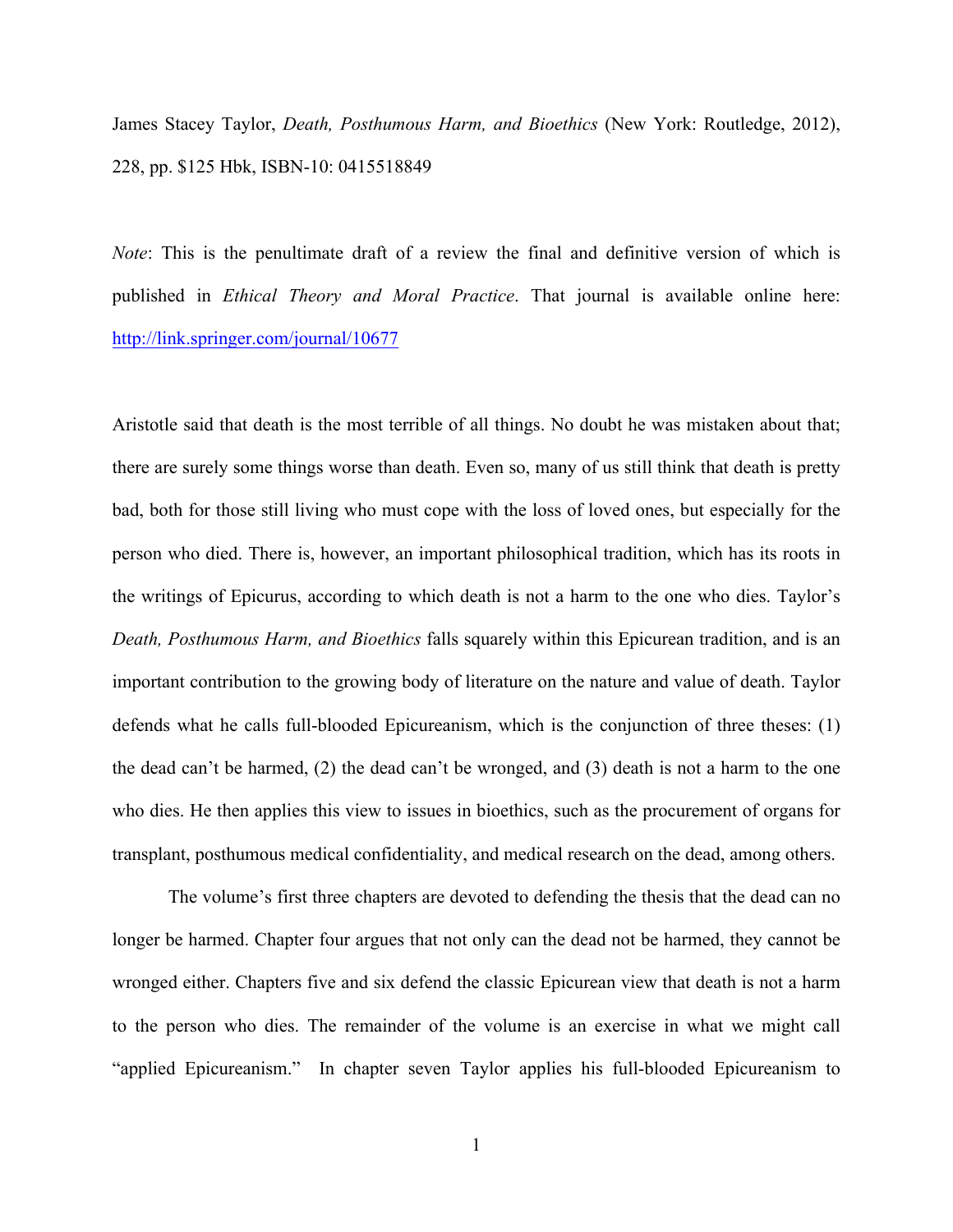questions about the rationality of suicide and the morality of voluntary Euthanasia, in chapter eight he applies the view to recent debates over posthumous organ procurement, and in chapter nine he applies it to such issues as assisted posthumous reproduction, medical research on the dead, and posthumous medical confidentiality. Taylor insists that while his Epicurean thanatology cannot be used to resolve the controversy about these issues, it can be used to highlight the irrelevance and/or inadequacy of certain arguments in discussions of them (e.g., those arguments based on the possibility of posthumous harm) and to motivate policies of presumed consent when it comes to posthumous organ procurement and research on the dead.

There are no doubt a number of aspects of full-blooded Epicureanism one might wish to question. Perhaps the most counterintuitive is the thesis that death is not a harm to person who dies. A standard reason for thinking that death can be a harm to the one who dies is that it deprives the person of good experiences he would have had if he had continued living. Interestingly, this view appears to be consistent with the broadly hedonistic accounts of harm favored by Taylor and other Epicureans. On such accounts, an event can count as a harm to an individual either by leading to unpleasant experiences for the individual, or by preventing the person from having good experiences he would have had had the event in question not occurred. But often a person's death does prevent the person from having good experiences she would have had had her death not occurred when it did. Accordingly, it seems that Taylor and other Epicureans should concede that a person's death can be a harm to that person.

In response to this "deprivation argument" Taylor grants that a person can be harmed by a loss even if it goes undiscovered and even if it does not result in any unpleasant experiences for the person. However, he goes on to point out that there is an important disanalogy between death and ordinary harms of undiscovered loss. In the ordinary cases, the person who suffers the loss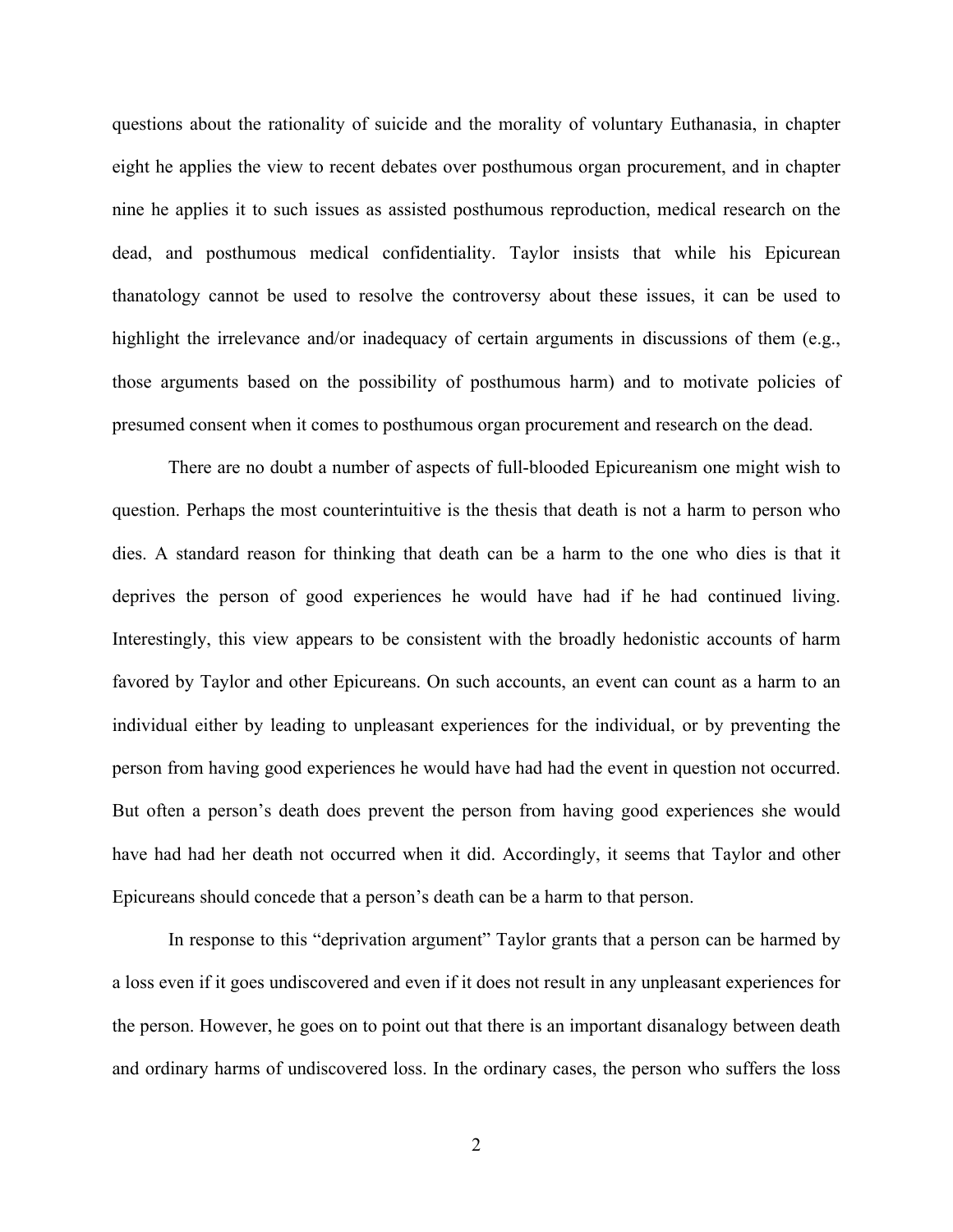survives as a continuing subject of experience. The loss the person suffered is therefore importantly different from the loss imposed on a person by death, for (setting certain religious and Platonist views aside) the dead do not survive as continuing subjects of experience. Once a person has died, he does not have any subsequent experiences the quality of which could be compared with experiences he would have had had he not died when he did.

This response is unlikely to move the deprivation theorist, however. Once we acknowledge that, even on a hedonist axiology, undiscovered loss can still be a harm to an individual, it seems we should also grant that death too can be a harm to an individual insofar as it poses a sort of undiscovered loss on the one who dies. There is, to be sure, a disanalogy between ordinary cases of undiscovered loss and the case of death. But far from showing that those cases cannot be used to establish the deprivation theorist's claim that death can be a harm to the one who dies by depriving her of good experiences, I suggest that the disanalogy only serves to reinforce the thought that death is often among the worst evils that can befall a person. In ordinary cases of undiscovered loss, the person is harmed by the loss of some good. But in none of those cases is the loss suffered complete. The person typically retains some of what makes life good. Death, by contrast, constitutes a total loss of one's future. So, once we recognize that the loss of valuable experiences can be a harm to an individual even if the loss is undiscovered by that individual, not only does it seem that death too can be a harm to individuals insofar as it deprives them of a good future, it also seems that death can be among the most terrible misfortunes a person can suffer, as it results in a total loss for the person of her future.

> Justin A. Capes Department of Philosophy & Humanities

3